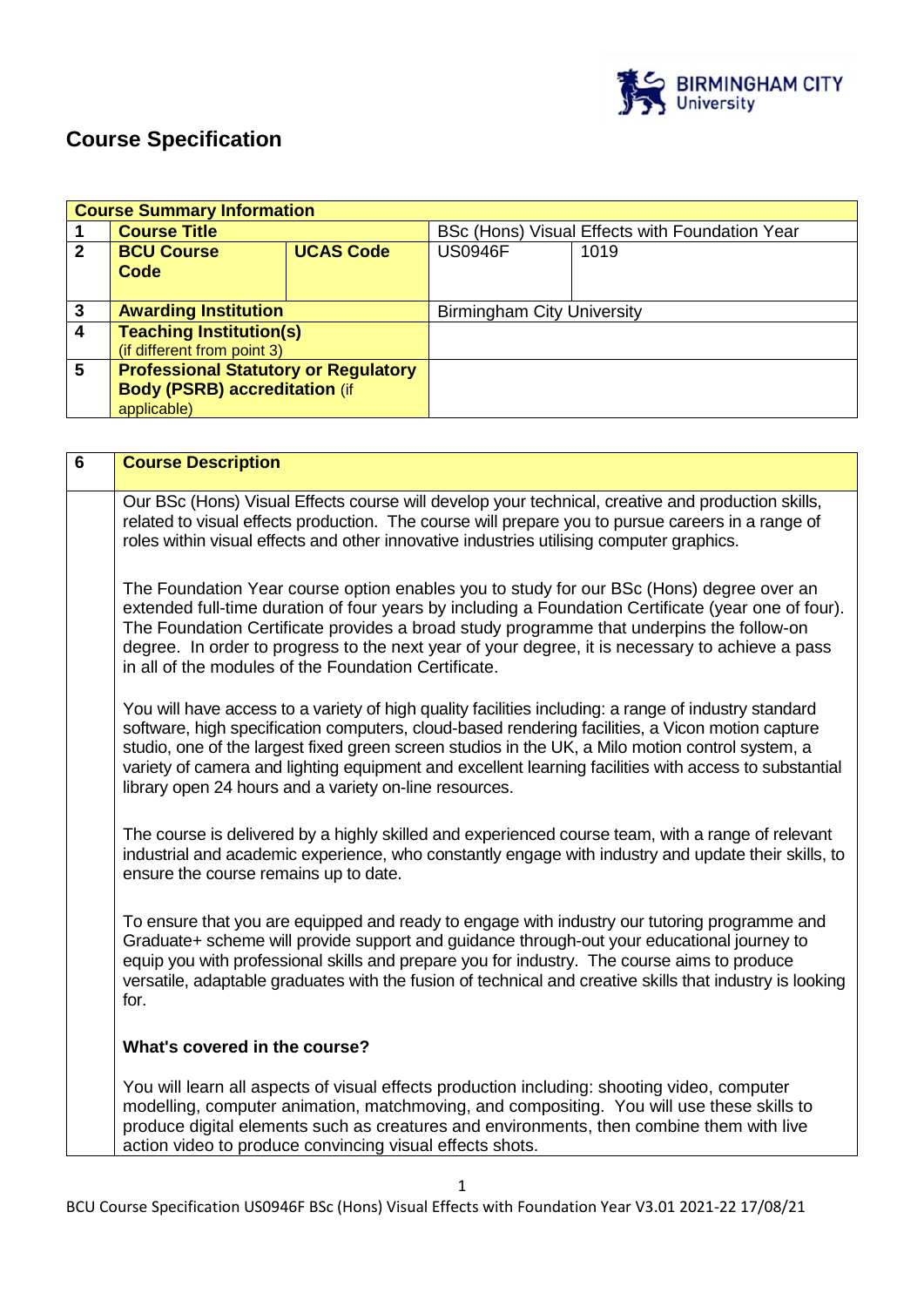

As a Bachelor of Science course there is an emphasis on technical director (TD) roles such as: Matchmoving, Rigging, Dynamic Simulations, Motion Capture and Python/Pipeline Development, which are in particular demand within the visual effects industry. The teaching of technical skills is underpinned with a knowledge of fundamental concepts and use of industry tools and practice.

To help you engage with industry, guest speakers are invited to come and share their expertise. The course also includes organised excursions such as trips to conferences or industrial visits. Previous examples include the London VFX Festival, Framestore, Double Negative, Cinesite, Industrial Light and Magic, and The Mill.

During the course you will do a mixture of 'hands on' productions and technical investigations which will teach you the practice, process, craft and technology of visual effects. These activities will help you become a proactive learner able to explore knowledge, implement best practice and critically evaluate the results of your work.

You will get the opportunity to work collaboratively with students from related disciplines such as games and film. This will allow you to broaden your horizons and help you understand how your visual effects and computer graphics skills can fit into other existing and emerging industries.

| 7  | <b>Course Awards</b>                                 |       |                                  |  |
|----|------------------------------------------------------|-------|----------------------------------|--|
| 7a | <b>Name of Final Award</b>                           | Level | <b>Credits</b><br><b>Awarded</b> |  |
|    | Bachelor of Science with Honours Visual Effects      | 6     | 480                              |  |
|    | Bachelor of Science with Honours Visual Effects with | 6     | 600                              |  |
|    | <b>Professional Placement Year</b>                   |       |                                  |  |
| 7b | <b>Exit Awards and Credits Awarded</b>               |       |                                  |  |
|    | <b>Foundation Visual Effects</b>                     | 3     | 120                              |  |
|    | Certificate of Higher Education Visual Effects       |       | 240                              |  |
|    | Diploma of Higher Education Visual Effects           | 5     | 360                              |  |
|    | <b>Bachelor of Science Visual Effects</b>            |       | 420                              |  |

| <b>Derogation from the University Regulations</b> |
|---------------------------------------------------|
| Not applicable.                                   |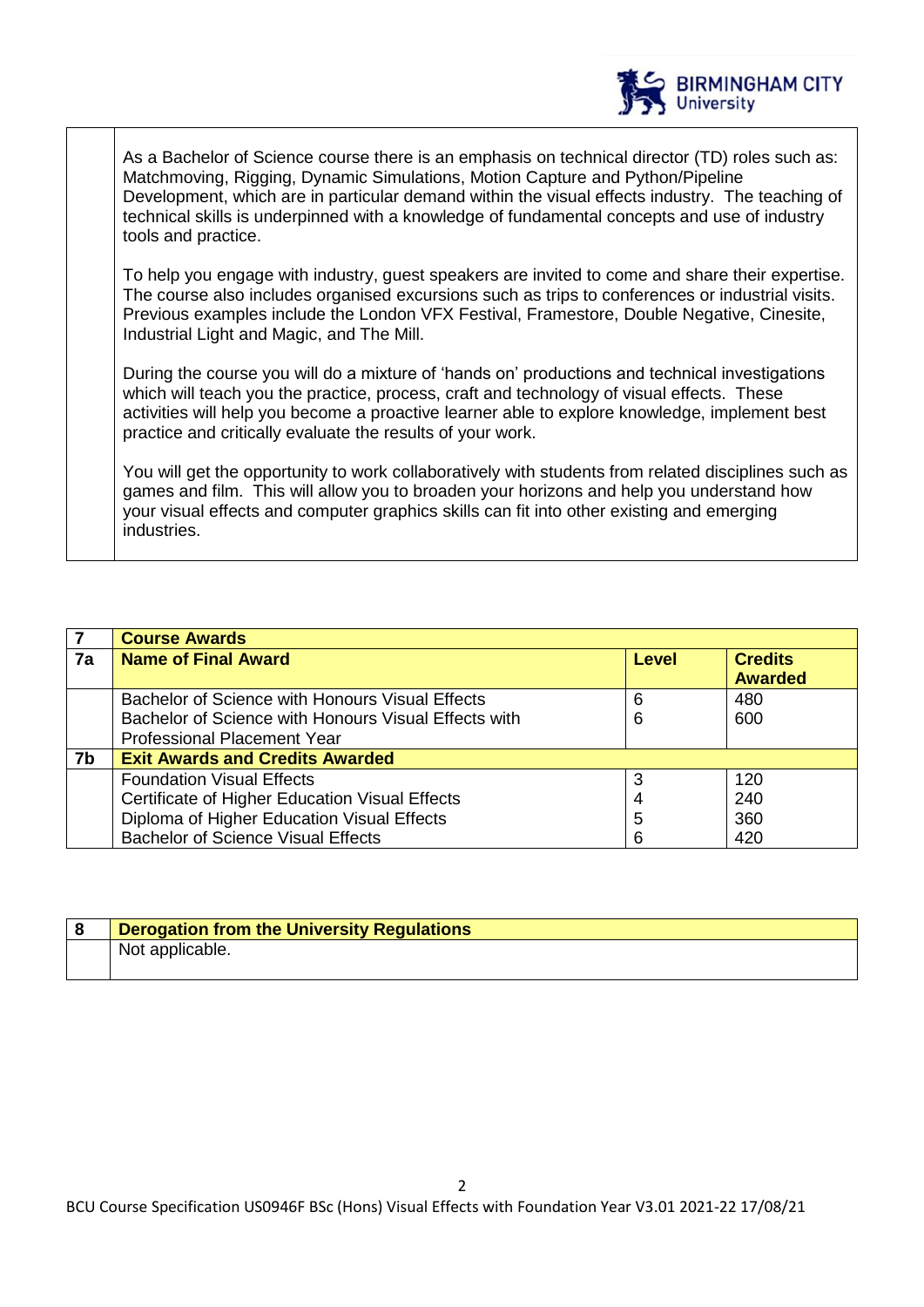

| 9                       | <b>Delivery Patterns</b>           |                                                                                                                                                                   |                                                                                                                                                                                                                                                                                                                                                                                                                                                                                                                                                                                                                                                              |                          |                |
|-------------------------|------------------------------------|-------------------------------------------------------------------------------------------------------------------------------------------------------------------|--------------------------------------------------------------------------------------------------------------------------------------------------------------------------------------------------------------------------------------------------------------------------------------------------------------------------------------------------------------------------------------------------------------------------------------------------------------------------------------------------------------------------------------------------------------------------------------------------------------------------------------------------------------|--------------------------|----------------|
| <b>Mode(s) of Study</b> |                                    | <b>Study</b>                                                                                                                                                      | Location(s) of                                                                                                                                                                                                                                                                                                                                                                                                                                                                                                                                                                                                                                               | <b>Duration of Study</b> | Code(s)        |
| <b>Full Time</b>        |                                    | <b>City Centre</b>                                                                                                                                                |                                                                                                                                                                                                                                                                                                                                                                                                                                                                                                                                                                                                                                                              | 4 years                  | <b>US0946F</b> |
| Year                    | <b>With Professional Placement</b> | <b>City Centre</b>                                                                                                                                                |                                                                                                                                                                                                                                                                                                                                                                                                                                                                                                                                                                                                                                                              | 5 years                  | <b>US1108</b>  |
| 10 <sup>°</sup>         | <b>Entry Requirements</b>          |                                                                                                                                                                   |                                                                                                                                                                                                                                                                                                                                                                                                                                                                                                                                                                                                                                                              |                          |                |
|                         | Home:                              |                                                                                                                                                                   | Level 3 Entry Requirements<br>At the point of application, applicant must have GCSE at<br>Grade C or above in English language and mathematics.<br>Equivalent qualifications will be considered. BB at A Level or<br>80 UCAS tariff points from A/AS Level with a minimum of 2 A<br>Levels, at least one from a Science, Technology,<br><b>Mathematics or Computing</b><br>Students who wish to APEL should contact the course lead<br>to discuss their prior experience or learning. Subject to<br>discussion and appropriateness of the APEL request, the<br>applicant will need to submit an application through the<br>Faculty APEL application process. |                          |                |
| EU:                     |                                    | IELTS 6.0 overall with 5.5 minimum in all bands                                                                                                                   |                                                                                                                                                                                                                                                                                                                                                                                                                                                                                                                                                                                                                                                              |                          |                |
| International:          |                                    | IELTS 6.0 overall with 5.5 minimum in all bands                                                                                                                   |                                                                                                                                                                                                                                                                                                                                                                                                                                                                                                                                                                                                                                                              |                          |                |
| Access:                 |                                    | 60 credits overall. Minimum of 45 credits at Level 3, including<br>a minimum of 12 credits achieved from any Technology Units<br>awarded at Merit or Distinction. |                                                                                                                                                                                                                                                                                                                                                                                                                                                                                                                                                                                                                                                              |                          |                |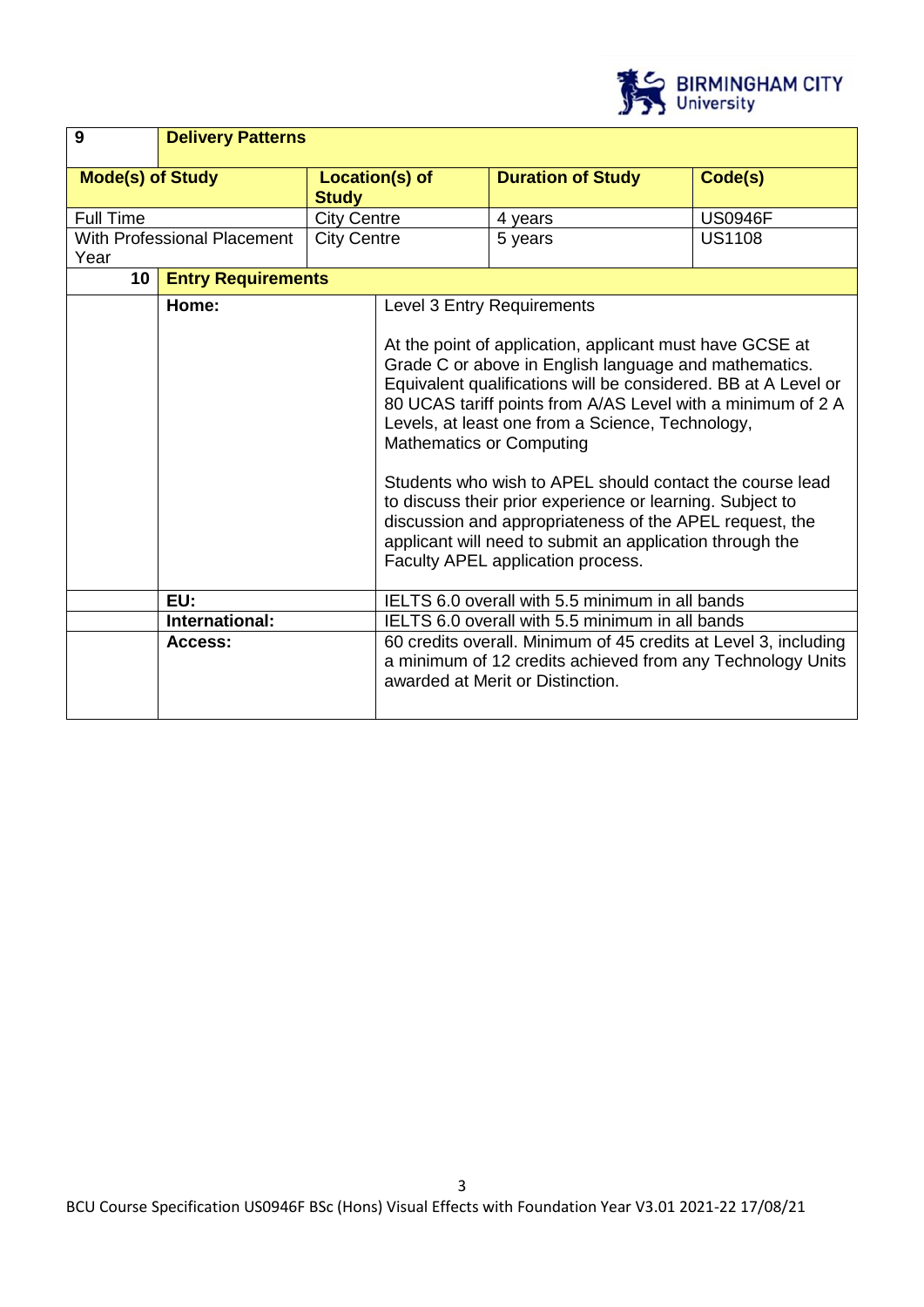

| 11              | <b>Course Learning Outcomes</b>                                                                                                |
|-----------------|--------------------------------------------------------------------------------------------------------------------------------|
|                 | <b>Knowledge and Understanding</b>                                                                                             |
|                 |                                                                                                                                |
| KU1             | Explain and interpret key principles and concepts underpinning visual effects production                                       |
|                 | workflows and tools, relating them to visual effects disciplines.                                                              |
| KU <sub>2</sub> | Relate key concepts and theories around physics, movement, geometry and image                                                  |
|                 | manipulation to the production of visual effects and computer graphics.                                                        |
| KU3             | Discuss tools, techniques and approaches relating to technical aspects visual effects production                               |
|                 | such as: matchmoving; dynamic simulations and rigging, in a knowledgeable and informed                                         |
|                 | manner.                                                                                                                        |
| KU4             | Relate management, organisational and business theories to the process of producing visual                                     |
|                 | effects and wider career development.<br><b>Cognitive and Intellectual Skills</b>                                              |
|                 |                                                                                                                                |
| IS <sub>1</sub> | Design and implement bespoke approaches and solutions, to producing film visual effects.                                       |
| IS <sub>2</sub> | Assimilate, interpret and analyse information from a wide variety of research sources,                                         |
|                 | constructing effective arguments and expressing justified conclusions.                                                         |
| IS <sub>3</sub> | Analyse and deconstruct a visual effects shot breaking it down into logical components.                                        |
| IS4             | Be able to critically evaluate and reflect on their own work and the methods used, then                                        |
|                 | independently develop their knowledge and skills in response.                                                                  |
|                 | <b>Practical and Professional Skills</b>                                                                                       |
|                 |                                                                                                                                |
| PS <sub>1</sub> | Use industry standard approaches to planning and organising productions such as:                                               |
|                 | group/collaborative work; regular production meetings; implementing and working within                                         |
|                 | production workflows or pipelines and taking iterative or progressive approaches to production                                 |
|                 | development.                                                                                                                   |
| PS <sub>2</sub> | Utilise a range of industry standard tools along with a fusion of creative and technical skills to                             |
|                 | produce 3D models, film visual effects and computer animations, incorporating realistic                                        |
| PS <sub>3</sub> | movement, lighting and textures.<br>Utilise testing methodologies to objectively measure and compare production approaches and |
|                 | their output.                                                                                                                  |
| PS4             | Effectively and safely use of a variety of hardware and software tools, in a highly competent and                              |
|                 | ethical manner.                                                                                                                |
|                 | <b>Key Transferable Skills</b>                                                                                                 |
|                 |                                                                                                                                |
| TS1             | Demonstrate and use technical, research, analytical, planning, design and organisational skills,                               |
|                 | which are highly transferable and can be used in a wide variety of disciplines.                                                |
| TS <sub>2</sub> | In co-operation with others, plan and undertake tasks and work effectively in a multi-disciplinary                             |
|                 | team of creative, technical and organizational production roles.                                                               |
| TS <sub>3</sub> | Communicate effectively in writing and presentations to specialist and non-specialist audiences.                               |
| TS4             | Relate visual effects production skills to practices and tools in variety of media/industries.                                 |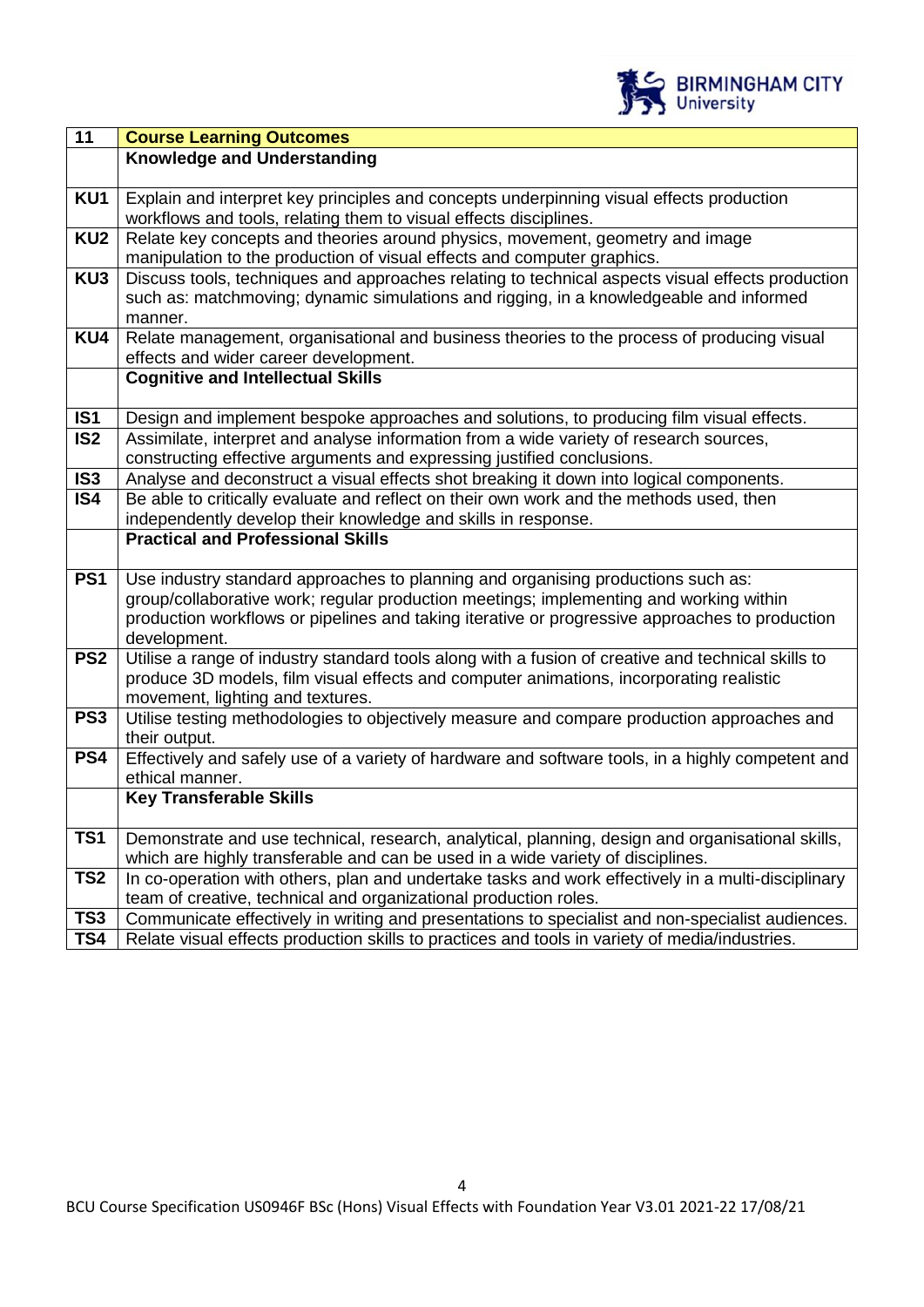

## **12 Course Requirements**

#### **12a Level 3:**

*In order to complete this course a student must successfully complete all the following CORE modules (totalling 120 credits):*

| <b>Module Code</b> | <b>Module Name</b>                        | <b>Credit Value</b> |
|--------------------|-------------------------------------------|---------------------|
| <b>CMP3010</b>     | <b>Fundamental Mathematics</b>            | 20                  |
| <b>BNV3001</b>     | <b>Academic and Personal Study Skills</b> | 20                  |
| <b>CMP3012</b>     | <b>Web Application Design</b>             | 20                  |
| <b>CMP3013</b>     | Audio / Video Fundamentals                | 20                  |
| <b>BNV3002</b>     | <b>Independent Practice</b>               | 20                  |
| <b>CMP3009</b>     | Foundations of Programming                | 20                  |

## **Level 4:**

*In order to complete this course a student must successfully complete all the following CORE modules (totalling 120 credits):*

| <b>Module Code</b> | <b>Module Name</b>                    | <b>Credit Value</b> |
|--------------------|---------------------------------------|---------------------|
| <b>DIG4172</b>     | <b>Modelling</b>                      | 20                  |
| <b>CMP4264</b>     | <b>2D Game Programming</b>            | <b>20</b>           |
| <b>DIG4149</b>     | <b>Acquisition for Visual Effects</b> | <b>20</b>           |
| <b>DIG4174</b>     | <b>Texture and Look Development</b>   | 20                  |
| <b>DIG4175</b>     | Animation                             | 20                  |
| <b>DIG4171</b>     | Matchmoving                           | 20                  |

## **Level 5:**

*In order to complete this course a student must successfully complete all the following CORE modules (totalling 120 credits):*

| <b>Module Code</b> | <b>Module Name</b>                     | <b>Credit Value</b> |
|--------------------|----------------------------------------|---------------------|
| <b>DIG5131</b>     | Animation                              | 20                  |
| <b>DIG5123</b>     | <b>Visual Effects Tools</b>            | 20                  |
| <b>DIG5132</b>     | Compositing                            | 20                  |
| <b>DIG5133</b>     | <b>Dynamic Effects and Simulations</b> | 20                  |
| <b>DIG5129</b>     | <b>Research and Testing Methods</b>    | 20                  |
| <b>DIG5116</b>     | <b>Collaborative Practice</b>          | 20                  |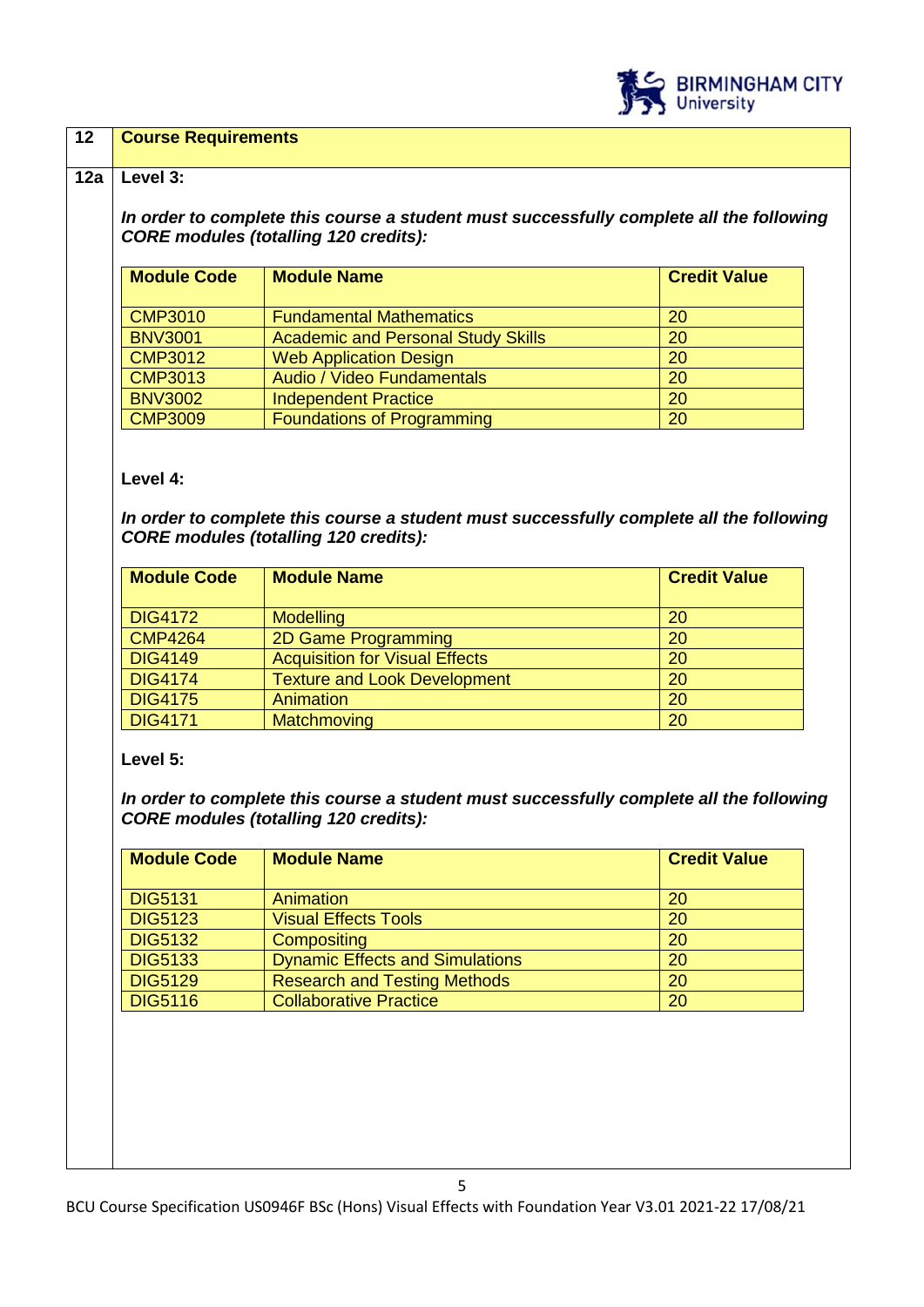

## **Professional Placement Year (optional)**

*In order to qualify for the award of Bachelor of Science with Honours Visual Effects with Foundation Year and Professional Placement Year, a student must successfully complete all of the modules listed as well as the following Level 5 module:*

| <b>Module Code</b> | <b>Module Name</b>            | <b>Credit Value</b> |
|--------------------|-------------------------------|---------------------|
| PPY5004            | <b>Professional Placement</b> | 120                 |

## **Level 6:**

*In order to complete this course a student must successfully complete all the following CORE modules (totalling 120 credits):*

| <b>Module Name</b>                | <b>Credit Value</b> |
|-----------------------------------|---------------------|
| <b>Production Project</b>         | 40                  |
| <b>Individual Honours Project</b> | 40                  |
| <b>Virtual Production</b>         | <b>20</b>           |
| <b>Professional Futures</b>       | 20                  |
|                                   |                     |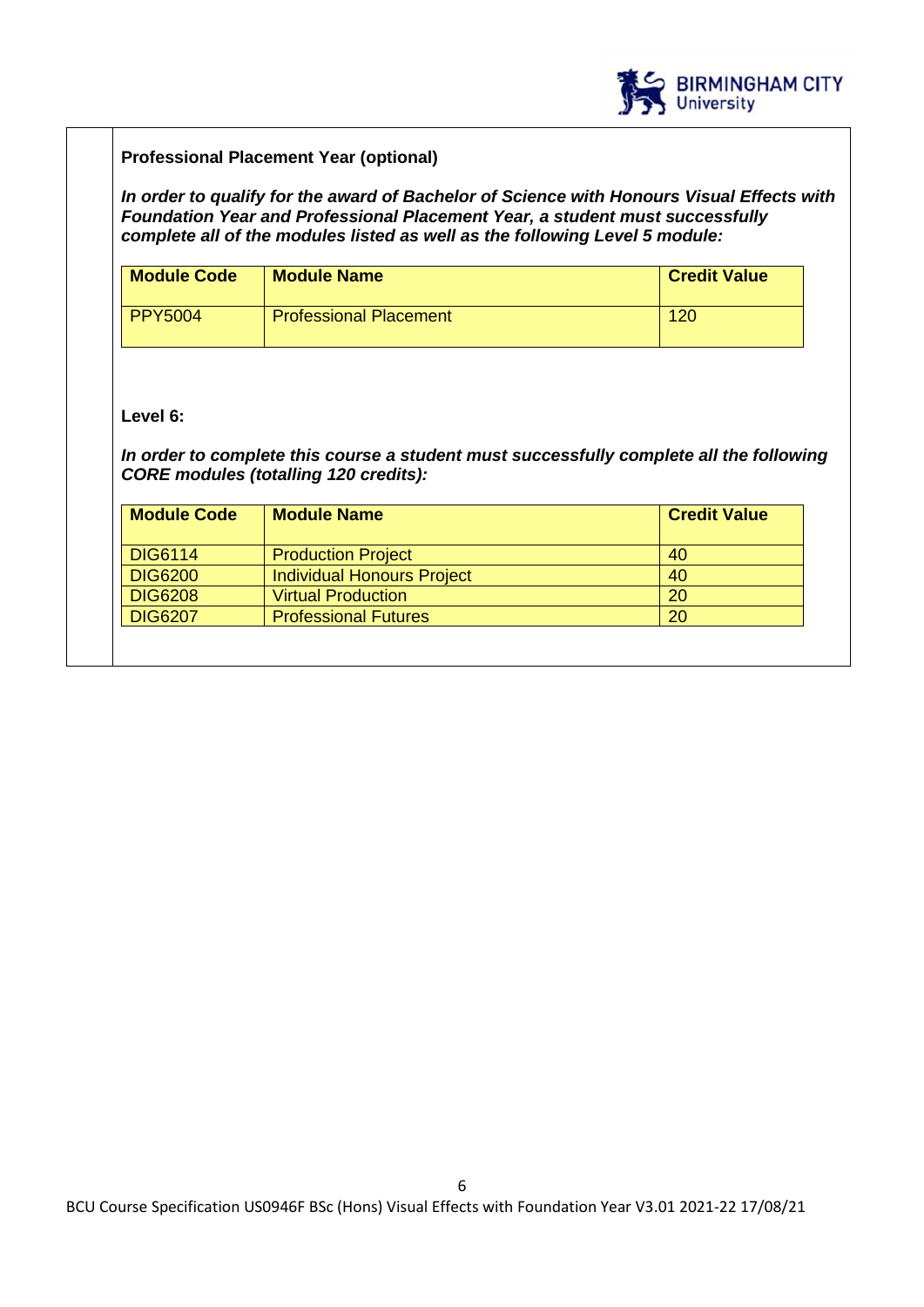

## **12b Structure Diagram**

| <b>Semester</b>                                  | Year 1- Level 3                              |                                                                   |                                                 |  |  |  |
|--------------------------------------------------|----------------------------------------------|-------------------------------------------------------------------|-------------------------------------------------|--|--|--|
| 1                                                | <b>Fundamental Mathematics</b><br>20 Credits | <b>Academic and Personal</b><br><b>Study Skills</b><br>20 Credits | <b>Web Application Design</b><br>20 Credits     |  |  |  |
| $\mathbf{2}$                                     | Audio / Video Fundamentals<br>20 Credits     | Independent Practice<br>20 Credits                                | Foundations of<br>Programming<br>20 Credits     |  |  |  |
|                                                  |                                              | Year 2- Level 4                                                   |                                                 |  |  |  |
| 1                                                | Modelling                                    | 2D Game<br>Programming                                            | <b>Acquisition for Visual</b><br><b>Effects</b> |  |  |  |
|                                                  | 20 Credits                                   | 20 Credits                                                        | 20 Credits                                      |  |  |  |
| $\mathbf{2}$                                     | <b>Texture and Look</b><br>Development       | Animation                                                         | Matchmoving                                     |  |  |  |
|                                                  | 20 Credits                                   | 20 Credits                                                        | 20 Credits                                      |  |  |  |
|                                                  |                                              | Year 3 - Level 5                                                  |                                                 |  |  |  |
| 1                                                | Animation                                    | <b>Visual Effects Tools</b>                                       | Compositing                                     |  |  |  |
|                                                  | 20 Credits                                   | 20 Credits                                                        | 20 Credits                                      |  |  |  |
| $\mathbf{2}$                                     | Dynamics Effects and<br>Simulations          | <b>Research and Testing</b><br><b>Methods</b>                     | <b>Collaborative Practice</b>                   |  |  |  |
|                                                  | 20 Credits                                   | 20 Credits                                                        | 20 Credits                                      |  |  |  |
|                                                  |                                              | <b>Professional Placement Year 4 (optional)</b>                   |                                                 |  |  |  |
| <b>Professional Placement Module 120 Credits</b> |                                              |                                                                   |                                                 |  |  |  |
| Year 5 - Level 6                                 |                                              |                                                                   |                                                 |  |  |  |
| 1                                                | <b>Production Project</b>                    |                                                                   |                                                 |  |  |  |
|                                                  | 40 Credits                                   | <b>Individual Honours Project</b>                                 |                                                 |  |  |  |
| $\mathbf{2}$                                     | <b>Virtual Production</b>                    | Professional<br><b>Futures</b>                                    | 40 Credits                                      |  |  |  |
|                                                  | 20 Credits                                   | 20 Credits                                                        |                                                 |  |  |  |

BCU Course Specification US0946F BSc (Hons) Visual Effects with Foundation Year V3.01 2021-22 17/08/21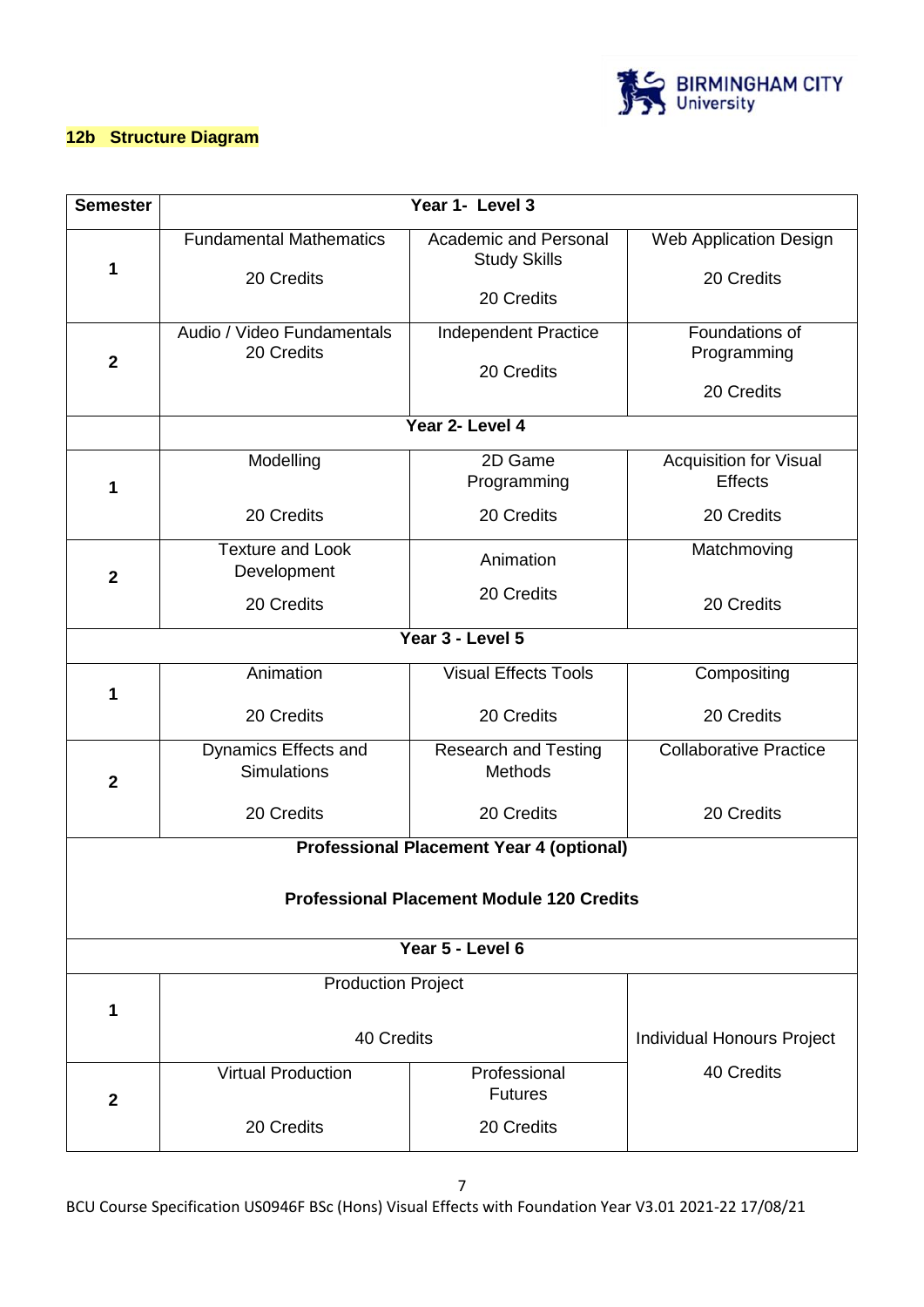

#### **13 Overall Student Workload and Balance of Assessment**

Overall student *workload* consists of class contact hours, independent learning and assessment activity, with each credit taken equating to a total study time of around 10 hours. While actual contact hours may depend on the optional modules selected, the following information gives an indication of how much time students will need to allocate to different activities at each level of the course.

- *Scheduled Learning* includes lectures, practical classes and workshops, contact time specified in timetable
- *Directed Learning* includes placements, work-based learning, external visits, on-line activity, Graduate+, peer learning
- *Private Study* includes preparation for exams

The *balance of assessment* by mode of assessment (e.g. coursework, exam and in-person) depends to some extent on the optional modules chosen by students. The approximate percentage of the course assessed by coursework, exam and in-person is shown below.

## **Level 3**

## **Workload**

## **32% time spent in timetabled teaching and learning activity**

| <b>Activity</b>           | <b>Number of Hours</b> |
|---------------------------|------------------------|
| <b>Scheduled Learning</b> | 384                    |
| Directed Learning         | 416                    |
| <b>Private Study</b>      | 400                    |
| <b>Total Hours</b>        | 1200                   |

## **Balance of Assessment**

| <b>Assessment Mode</b> | Percentage |
|------------------------|------------|
| Coursework             | 78%        |
| Exam                   |            |
| In-Person              | 22%        |

#### **Level 4**

#### **Workload**

#### **24% time spent in timetabled teaching and learning activity**

| <b>Activity</b>           | <b>Number of Hours</b>                      |
|---------------------------|---------------------------------------------|
| <b>Scheduled Learning</b> | 288 (Classes) + 26 Hours (Tutoring) = $314$ |
| Directed Learning         | 318                                         |
| <b>Private Study</b>      | 594                                         |
| <b>Total Hours</b>        | 1226                                        |